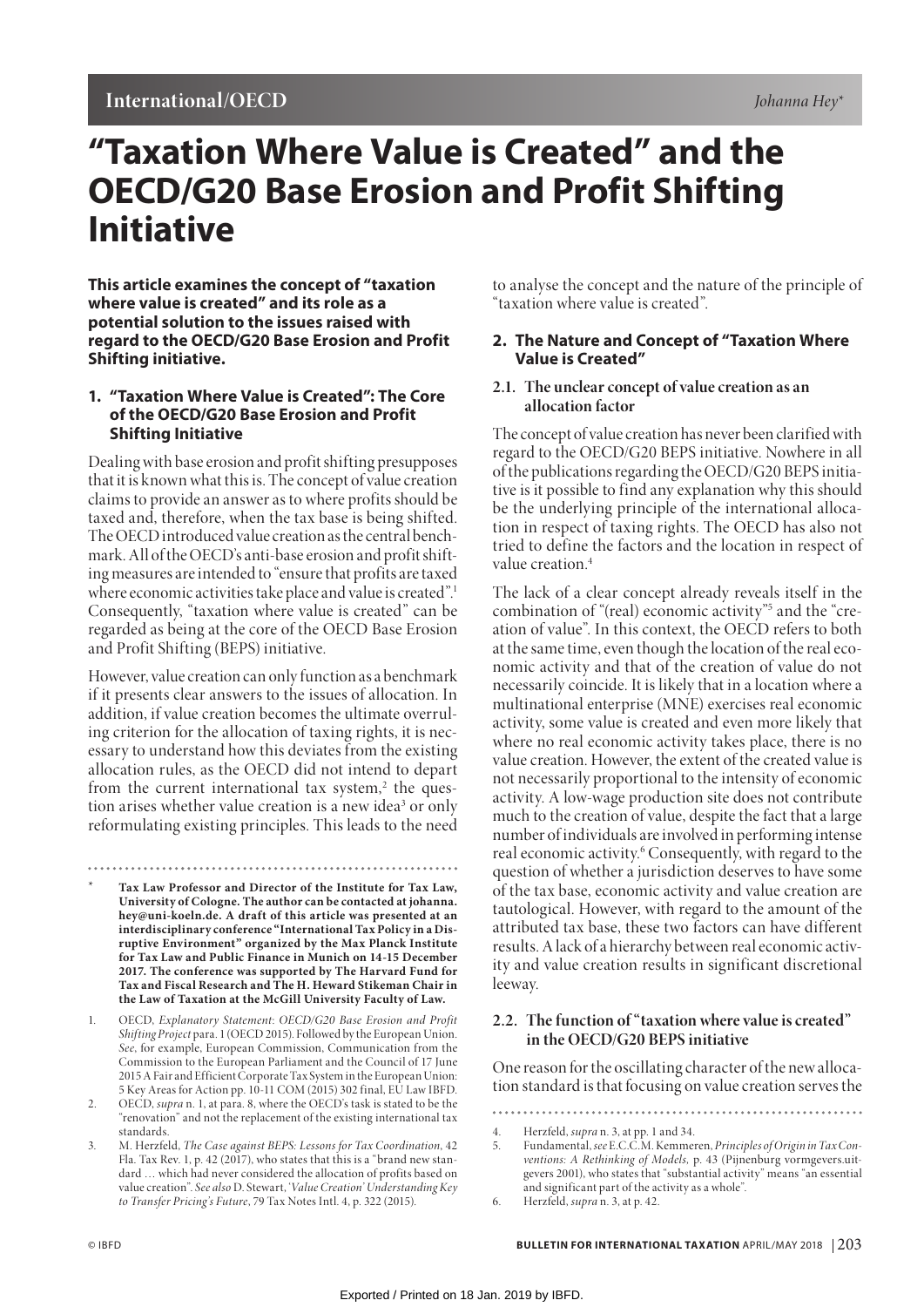#### Johanna Hey

following two different functions in respect of the agenda of the OECD/G20 BEPS initiative:

- (1) With regard to upholding the existing international tax system, the OECD/G20 BEPS initiative is intended to identify and deal with aggressive tax planning and tax avoidance. With regard to this function, value creation has been the guiding principle of the OECD/G20 BEPS initiative in respect of Action 3, as "CFC rules generally include income that has been separated from the underlying value creation to obtain a reduction in tax".7 Action 8-10 on transfer pricing even have the objective of "aligning transfer pricing outcomes with value creation" in their title.8 In contrast, Action 5, which deals with harmful tax competition and focuses on intellectual property (IP) regimes, attached priority to a "substantive business requirement" vis-à-vis the value creation approach. The substantial activity requirement has been defined as essential for the acceptance of any preferential regime and has resulted in the nexus approach, which, at least, does not directly reflect the value contribution of a research and development (R&D) activity.9 A value creation approach, which would require taxpayers to undertake a set number of significant R&D activities, was discussed, but not accepted.<sup>10</sup>
- (2) More fundamental is the second role that the OECD attributed to value creation as an overarching principle for the justification and allocation of taxing rights. With regard to this function, the ongoing debate regarding the tax challenges of the digital economy that are addressed in Action 1<sup>11</sup> is of particular importance.12 Here, the concept of value creation is not limited to the attribution of profits for the application of the existing corporate income tax, but is also a fundamental reason for the invention of new taxable items. The OECD process started from the identification of a deficit, thereby intending to protect the existing tax base against unfair tax competition and aggressive tax planning. It is somewhat paradoxical that from this starting point, based on the concept of "taxation where value is created", countries have developed new tax bases, not only protecting but also expanding their taxing rights. Countries, which, given their contribution to value creation, adopt the position that they not have the
- 7. OECD, *Action 3 Final Report 2015 Designing Effective Controlled Foreign Company Rules* para. 74 (OECD 2015), International Organizations' Documentation IBFD [hereinafter: the "*Action 3 Final Report*  $(2015)$ "]

- 8. OECD, *Action 8-10 Final Report 2015 Aligning Transfer Pricing Outcomes with Value Creation* (OECD 2015), International Organizations' Documentation IBFD [hereinafter: the "*Action 8-10 Final Report*  (2015)"]. *See also* OECD, *Action 3 Final Report* (2015), *supra* n. 7, at p. 9.
- 9. OECD, *Action 5 Final Report 2015 Countering Harmful Tax Practices More Effectively, Taking into Account Transparency and Substance* ch. 4 II (OECD 2015), International Organizations' Documentation IBFD.
- 10. Id., at para. 27.
- 11. OECD, *Action 1 Final Report 2015 Addressing the Tax Challenges of the Digital Economy* (OECD 2015), International Organizations' Documentation IBFD [hereinafter: "*Action 1 Final Report* (2015)"].
- 12. On this, *see* W. Schön, *Ten Questions about Why and How to Tax the Digitalized Economy*, 72 Bull. Intl. Tax. 4-5 (2018), Journals IBFD.

appropriate taxing rights invent new taxes. This has already happened in India and been discussed at an EU level. The main drivers of this are the discovery of the significance of the market as well as of consumer data as a new form of natural resource that can be exploited by data mining by way of monopolistic networks. In addition, if value creation results in investment shifting rather than profit shifting, $13$  this could motivate countries suffering from the effects of investment shifting to introduce new taxes. The resulting defensive measures of countries affected by such new taxes are a likely consequence, which also give rise to the risk of new double taxation.

# **2.3. A source principle**

Allocation conflicts arise between residence and source states, as well as between different residence and different source states. Value creation is a source principle, not a residence principle. It can be a principle of origin,<sup>14</sup> as well as of destination, depending on whether "the market" is conceived as a value adding factor with value being created by users and consumers.<sup>15</sup> This view, also referred to as "value realisation", is especially held by certain emerging markets, particularly China. The rationale is the following: Without customers an MNE could create goods and services, but, ultimately, it needs consumers to make an investment valuable.16 From this perspective, value creation would permit market countries to claim a share of the tax base in proportion to production countries.

However, the jurisdiction in which the headquarters is located can also build on the value creation principle and claim a part of the tax base, not based on the residence of the headquarters, but on its contribution to the value created. The fact that MNEs operate as a single entity rather than a group of independent entities is due to the controlling power of the parent corporation. Given a value creation approach, this justifies taxation of part of the group's profits in the country of the parent, even if the (real) economic activity is exercised elsewhere.

Clear-cut answers can be expected only in the negative. It is somehow trivial, and therefore with no doubt likely to achieve consensus, that value is, possibly, not created in a tax haven. Apart from this, determining the place of value creation is very difficult.17 If economic activity takes place

- 
- 13. U. Schreiber, *Sales-Based Apportionment of Profits*, 72 Bull. Intl. Tax. 4-5 (2018), Journals IBFD.
- 14. S.A. Stevens, *The Duty of Countries and Enterprises to Pay Their Fair Share*, 42 Intertax 11, p. 703 (2014).
- 15. R.S. Avi-Yonah & H. Xu, *Evaluating BEPS: A Reconsideration of the benefits Principle and Proposal for UN Oversight*, 6 *Harv. Bus. L. Rev.* 2, p. 213  $(2016)$
- 16. China International Tax Center/International Fiscal Association (IFA) China Branch, in OECD, *Comments Received on Public Discussion Draft - BEPS Action 10: Use of Profit Splits in the Context of Global Value Chains* p. 101 (OECD 2015), available at www.oecd.org/tax/transfer-pricing/ public-comments-action-10-profit-splits-global-value-chains.pdf and M. Herzfeld, *Splitting Profits with Communists*, 79 Tax Notes Intl. 6, p. 467 (2015).
- 17. W.F. Richter, *Taxing Intellectual Property in the Global Economy: A Plea for Regulated and Internationally Coordinated Profit Splitting*, CESifo Working Paper No. 6564, p. 2 (2017), available at www.cesifo-group. de/DocDL/cesifo1\_wp6564.pdf.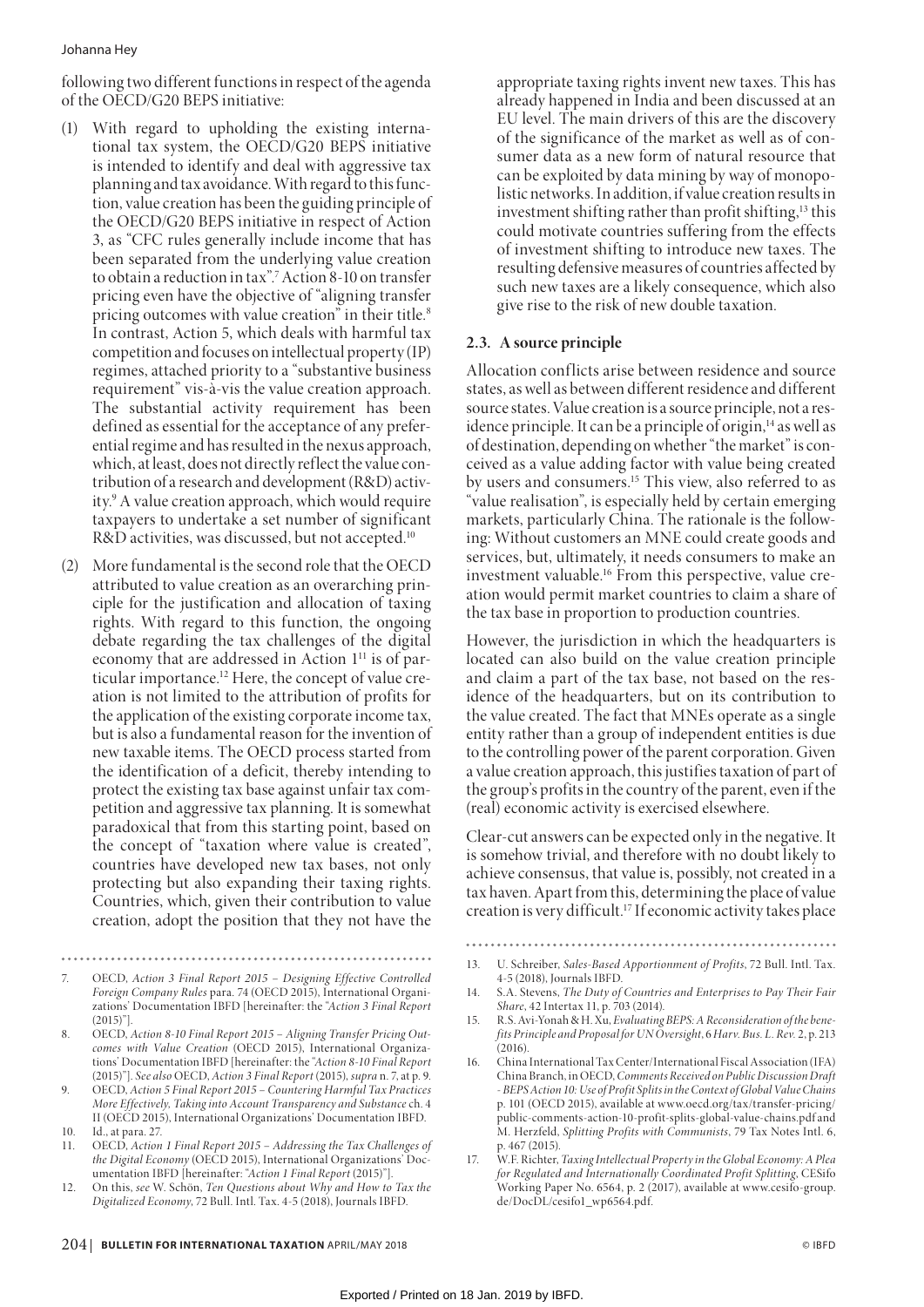in more than one jurisdiction, it is not possible to indicate that and, even more important, to what extent value is created in one jurisdiction but not in the other. Almost any location can be considered as having contributed to value creation in some way.

The lack of clear-cut answers is not surprising. Value creation as a rationale for determining the location of taxation is a concept, an idea or a principle,<sup>18</sup> but not a rule that can be applied without discretion. And yet, value creation is probably not more imprecise than any other principle, such as the principle of ability to pay or the source principle. Source taxation also permits very different interpretations.19 The problem with value creation as the new guiding principle stems from the fact that it pretends to give better answers to the issues of allocation, while eventually turning out to be only a new variant of the source principle.

## **2.4. Does value creation only concern revenue and not justice?**

As unclear as the concept is the nature of the value creation standard. Criticism has rightly been made that the OECD has invented a guiding principle without conducting any thorough analysis of its effects and without any clear theoretical foundation.20 In other words, the standard has emerged of the blue.

Value creation started as a political idea. The question is whether the new principle only relates to tax revenue<sup>21</sup> and extending the discretional powers of tax administrations or whether it has a deeper justification.

This may sound cynical, but the OECD/G20 BEPS initiative suffers from an overemphasis on fairness, justice and morality, or perhaps only a vague notion of justice or injustice.22 The active role of non-governmental organizations (NGOs), such as the Tax Justice Network  $(TJN)^{23}$ media awareness and the identification of the problem with well-known MNEs, such as Apple and Amazon, has given the public the illusion of being able to understand the complex issues of international taxation and has pressurized politicians into taking action.<sup>24</sup> Normally, treaty

- 18. With regard to whether this is a principle, rule or standard, *see* S.C. Morse, *Value Creation: A Standard in Search of a Process*, 72 Bull. Intl. Tax. 4-5 (2018), Journals IBFD.
- 19. K. Vogel & A. Rust, *Introduction*, in *Klaus Vogel on Double Taxation Conventions* 4th edn., paras. 15 and 17 (E. Reimer & A. Rust eds., Wolters Kluwer 2014); R. Rohatgi, *Basic International Taxation: Vol. 1 Principles of International Taxation* 2nd edn., p. 223 (BNA Intl. 2005); E.C.C.M. Kemmeren, *Source of Income in Globalizing Economies: Overview of the Issues and a Plea for an Origin-Based Approach*, 60 Bull. Intl. Taxn. 11, sec. 2.2. (2006), Journals IBFD; A. Becker, *The Principle of Territoriality and Corporate Income Taxation – Part 1;* 70 Bull. Intl. Taxn. 4, sec. 3.1.1. (2016), Journals IBFD; and L.U. Cavelti, C. Jaag & T.F. Rohner, *Why Corporate Taxation Should Mean Source Taxation: A Response to the OECD's Actions against Base Erosion and Profit Shifting*, 9 World Tax J. 3, sec. 2. (2017), Journals IBFD.
- 20. Morse, *supra* n. 18.
- 21. Y. Brauner, *What the BEPS?*, 16 Fla. Tax Rev. 2, p. 59 (2014).
- 22. Similarly sceptical, *see* P.B.W.L. Lamberts, *Fair Taxation: Truth is in the Eye of the Beholder*, 45 Intertax 2, p. 49 (2017).
- 23. S. Shaheen, *Battle Line Drawn between OECD and Tax Justice Network*, 23 Intl. Tax Rev. 4, p. 12 (2012).
- 24. With regard to the media frenzy and the opportunistic roots of the project, *see* Brauner, *supra* n. 21, at p. 112 and H.J. Ault, W. Schön & S.E.

law is the domain of representatives of the tax administrations involved, with the focus being on tax revenue. This time, however, politicians became involved and they were not interested in technicalities but in the great ideas of distributional justice and fairness. The idea of taxing profits where value is created served as an almost intuitive benchmark for international distributive justice. And in some countries, which appears to be especially true in Germany, politicians were, at least initially, not even aware of the consequences all of these ideas could have on the country's revenue.<sup>25</sup>

Apart from the recent, but superficial political debate on tax justice, the rationale behind value creation is not new. As already noted, this is a source principle and can be traced back to the benefit principle as one, if not *the* fundamental, justification for countries levying taxes.<sup>26</sup> The benefit principle is also a guiding principle when it comes to the international allocation of taxing rights among jurisdictions and is said to lead to inter-nation equity<sup>27</sup> in the sense that Musgrave and Musgrove (1972) intended.<sup>28</sup> If a country provides and finances public goods, which contribute to the creation of value, it has a legitimate interest in taxing the outcome.

So maybe justice is not the problem. The real problem is that not much is known regarding the effects of value creation as a factor for the allocation of taxing rights with regard to efficiency, neutrality or even practicability.

Some of these problems arise from the incoherence between the theoretical foundation and the tax base to which it is applied. It could be possible to identify a country's contribution to the creation of value due to the use of the natural or human resources, infrastructure and the legal system concerned. However, this requires for direct charges and fees, which would be measured in relation to the use of such public goods, and not in the taxation of profits.29 Consequently, the use of public goods is neither a good justification for taxing income nor does it provide any guidance for measuring and attributing the income of an MNE to different jurisdictions. Some MNEs could make intense use of public goods but ultimately realize significant losses, such as in the ship building industry. It is also unclear as to how the corporate income tax as a tax on profits interacts with VAT or with taxes on the

- 25. D. Piltz, *BEPS und das staatliche Interesse*, 24 Internationales Steuerrecht (IStR) 15, p. 529 (2015).
- 26. Stevens, *supra* n. 14, at p. 703. With regard to "group fiscal equivalence", *see* P. Dietsch & T. Rixen, *Tax Competition and Global Background Justice*, 22 J. Political Phil. 2, p. 158 (2014), in referring to U. Thielemann, *Grundsätze fairen Steuerwettbewerbs - Ein wirtschaftsethisches Plädoyer für einen Steuerleistungswettbewerb*, in *Regulierung oder Deregulierung der Finanzmärkte* p. 116 (B. Britzelmaier et al. eds., Physica-Verlag 2002). Critical of the benefit principle, *see* Avi-Yonah & Xu, *supra* n. 15, at pp. 188 and 210 and R.S. Avi-Yonah & H. Xu, *Evaluating BEPS*, 10 *Erasmus L. Rev. 1, p. 4* (2017).
- 27. OECD, *Action 1 Final Report* (2015), *supra* n. 11, at para. 12.
- 28. R.A. Musgrave & P.B. Musgrave, *Inter-Nation Equity*, in *Modern Fiscal Issues: Essays in Honor of Carl S. Shoup,* p. 71 (R.M. Bird & J.G. Head eds., U. Toronto Press 1972). *See also* recently Richter, *supra* n. 17, at p. 9.
- 29. W. Schön, *International Tax Coordination for a Second-Best World (Part I)*, 1 World Tax J. 1, sec. 2.2.2.1. (2009), Journals IBFD and Schön, *supra* n. 12.

Shay, *Base Erosion and Profit Shifting: A Roadmap for Reform*, 68 Bull. Intl. Taxn. 6/7 (2014), Journals IBFD.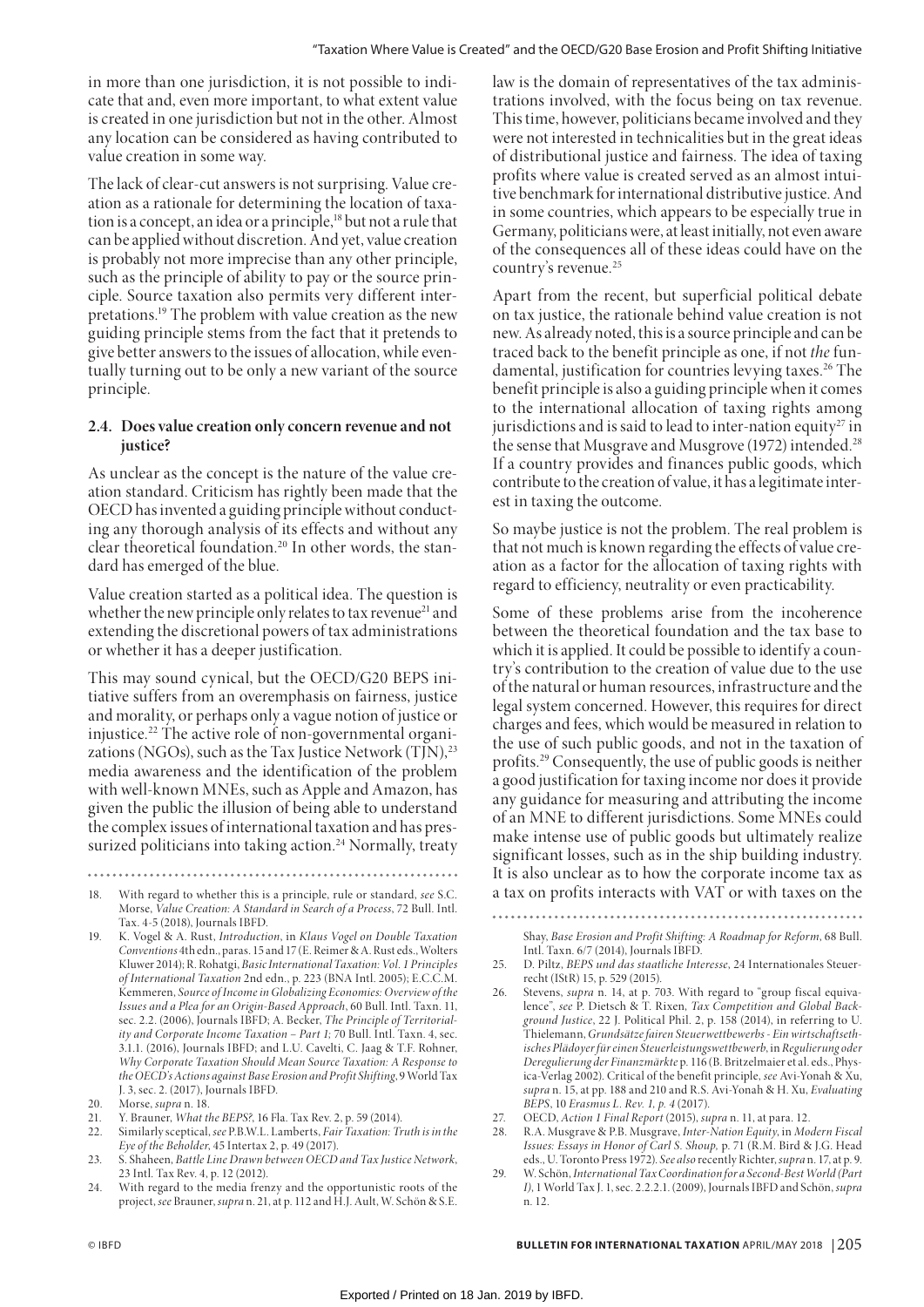exploitation of natural resources if the international allocation is based on the concept of value creation.

## **2.5. Adequate and sufficient to resolve the problems of the arm's length standard?**

Given that value creation is not a new panacea for international tax law or in respect of base erosion and profit shifting, it should potentially be, at least, adequate and sufficient to resolve the problems of the arm's length standard.30 Allocating taxing rights to the location of value creation could reduce manipulation by contractual arrangements. Specifically, it would limit the relevance of ownership and, therefore, could be conceived as a more economic approach to allocation. However, even a detailed analysis of value added chains would not permit the attribution of a specific amount of the profits to a given location. The outcome would be even more discretional than under contractually based dealings using the arm's length standard.

The main difference between separate entity accounting and the arm's length standard is that value creation, at least, to date, lacks any formal restrictions or thresholds. Currently, the application of the source state principle requires a certain minimum nexus to the territory of the source state.31 The traditional concept of a permanent establishment (PE) is, primarily for the sake of administration and compliance costs, a threshold for source taxation.32 Contracts and the ownership of assets in the existing transfer pricing have a similar function. Value creation questions such thresholds. Everything can contribute to the creation of value. The efforts made in Action 8 to provide a definition of the term "intangible"33 can be recognized as an attempt to define a threshold. However, the width of the given definition has rightly been criticized.<sup>34</sup>

It can be seen as a merit of value creation that it permits a more detailed division of the tax base than the traditional, but challenged,<sup>35</sup> one-source approach. Specifically, it enables more countries to obtain an, albeit logically smaller, part of the taxing rights. However, it has advantages and disadvantages at the same time, as it is impossible to say, where to stop. The debate regarding the relevance of the consumer market or of raw data gathered from the behaviour of consumers provides an idea how far the value creation approach can go. In addition, if creativ-

- 30. In detail, *see* R.S. Collier & J.L. Andrus, *Transfer Pricing and the Arm's Length Principle after BEPS,* chs. 7 and 8 (Oxford U. Press 2017) and J.L. Andrus & P. Oosterhuis, *Transfer Pricing after BEPS: Where Are We and Where Should We Be Going?*, 95 Taxes: Tax Mag. 3, p. 75 (2017).
- 31. Stevens, *supra* n. 14, at p. 703.
- 32. E. Reimer, *Art. 5: Permanent Establishment*, in Reimer & Rust, *supra* n. 19, at para. 2.
- 33. OECD, *Action 8-10 Final Report* (2015), *supra* n. 8, at p. 67.
- 34. X. Ditz, R. Pinkernell & C. Quilitzsch, *BEPS-Reformvorschläge zu Lizenzgebühren und Verrechnungspreisen bei immateriellen Wirtschaftsgütern aus Sicht der Beratungspraxis*, 23 IStR 2, p. 49 (2014); M. Olbert & C. Spengel, *International Taxation in the Digital Economy: Challenge accepted?*, 9 World Tax J. 1, sec. 3.1.3. (2017), Journals IBFD; and J. Wittendorf*, BEPS Actions 8-10: Birth of a New Arm's-Length Principle,* 81 Tax Notes Intl. 4, p. 344 (2016).
- 35. Schön, *supra* n. 29, at sec. 1.2.

ity is the driving force for economic growth, $36$  countries that only finance education could also claim a right to tax profits, even if earned outside their borders.

The systemic flaw of separate entity accounting is that it cannot attribute the effects of integration and synergies.<sup>37</sup> Treating the members on an MNE as if they were independent is a fiction, which inherently ignores the economic facts and outcome of an integrated business and, therefore, the real nature of MNEs.38 However, the concept of value creation cannot resolve this problem either. On the one hand, it casts light on the fact that the value added chains of MNEs are highly integrated. Taxing the profits of MNEs "where economic activities take place and value is created" cannot be realized without treating an MNE as a single entity, thereby reflecting the synergies of integration.39 On the other hand, there is no factual base for the allocation of the value created by these synergies. It could, for example, be entirely attributed to the headquarters, which is responsible for the master plan of integration. However, it is far from obvious whether the jurisdiction in which the parent is located deserves to tax all of the extra profits that arise from integration, $40$  as it also requires the group members and their interaction to produce this profit. This indicates the splitting up of the profits arising from integration among all of the group members.<sup>41</sup> The concept of value creation, therefore, does not help to define the adequate portion for each member of the group.

The logical answer to the finding that an exact split and attribution of value creation is impossible is formulary apportionment,<sup>42</sup> as has been, with unpredictable political success, proposed in the EU directive for a Common Consolidated Corporate Tax Base (CCCTB).<sup>43</sup> The increasing

- 36. J.A. Schumpeter, *Capitalism, Socialism and Democracy*, ch. VII (Routledge 2003) and R. Florida, *The Rise of the Creative Class,* p. 4 (Basic Books 2002).
- 37. M.A. Kane, *Transfer Pricing, Integration and Synergy Intangibles: A Consensus Approach to the Arm's Length Standard*, 6 Word Tax J. 3, sec. 1. (2014), Journals IBFD.
- 38. *See* R.S. Avi-Yonah, *The Rise and Fall of Arm's Length: A Study in the Evolution of U.S. International Taxation*, 15 Va. Tax Rev. 1 , p. 89 (1995) and *Between Formulary Apportionment and the OECD Guidelines: A Proposal for Reconciliation*, 2 World Tax J. 1, sec. 2. (2010), Journals IBFD; R.S. Avi-Yonah & I. Benshalom, *Formulary Apportionment – Myths and Prospects*, 3 World Tax J. 3, sec. 2.2. (2011), Journals IBFD; S. Greil, *The Dealing at Arm's Length Fallacy: A Way Forward to a Formula-Based Transactional Profit Split?*, 45 Intertax 10, p. 624 (2017); G. Rectenwald, *A Proposed Framework for Resolving the Transfer Pricing Problem: Allocating the Tax Base of Multinational Entities on Real Economic Indicators of Benefit and Burden*, 22 Duke J. Comp. & Intl. L. 3, p. 427 (2012); and H. Luckhaupt, M. Overesch & U. Schreiber, *The OECD Approach to Transfer Pricing: A Critical Assessment and Proposal*, in *Fundamentals of International Transfer Pricing in Law and Economics* p. 100 (W. Schön & K.A. Konrad eds., Springer 2012).
- 39. Avi-Yonah & Xu, *supra* n. 15, at p. 209.
- 40. Greil, *supra* n. 38, at p. 628, who advocates the full allocation of the residual profit to the sales-oriented companies of the group.
- 41. *See* Richter, *supra* n. 17, at pp. 21 and 26 for the residual profit.
- 42. R.S. Avi-Yonah, K.A. Clausing & M.C. Durst, *Allocating Business Profits for Tax Purposes: A Proposal to Adopt a Formulary Profit Split*, 9 Fla. Tax Rev. 5, p. 497 (2009) and R.S. Avi-Yonah*, A Proposal for Unitary Taxation and Formulary Apportionment to Tax Multinational Enterprises*, in *Global Tax Governance* p. 289 (P. Dietsch & T. Rixen eds., ecpr press 2016).
- 43. European Commission, Proposal for a Council Directive of 25 October 2016 on a Common Corporate Tax Base, COM (2016) 685 final, EU Law IBFD [hereinafter: the "Proposed CCCTB Directive (2016)"].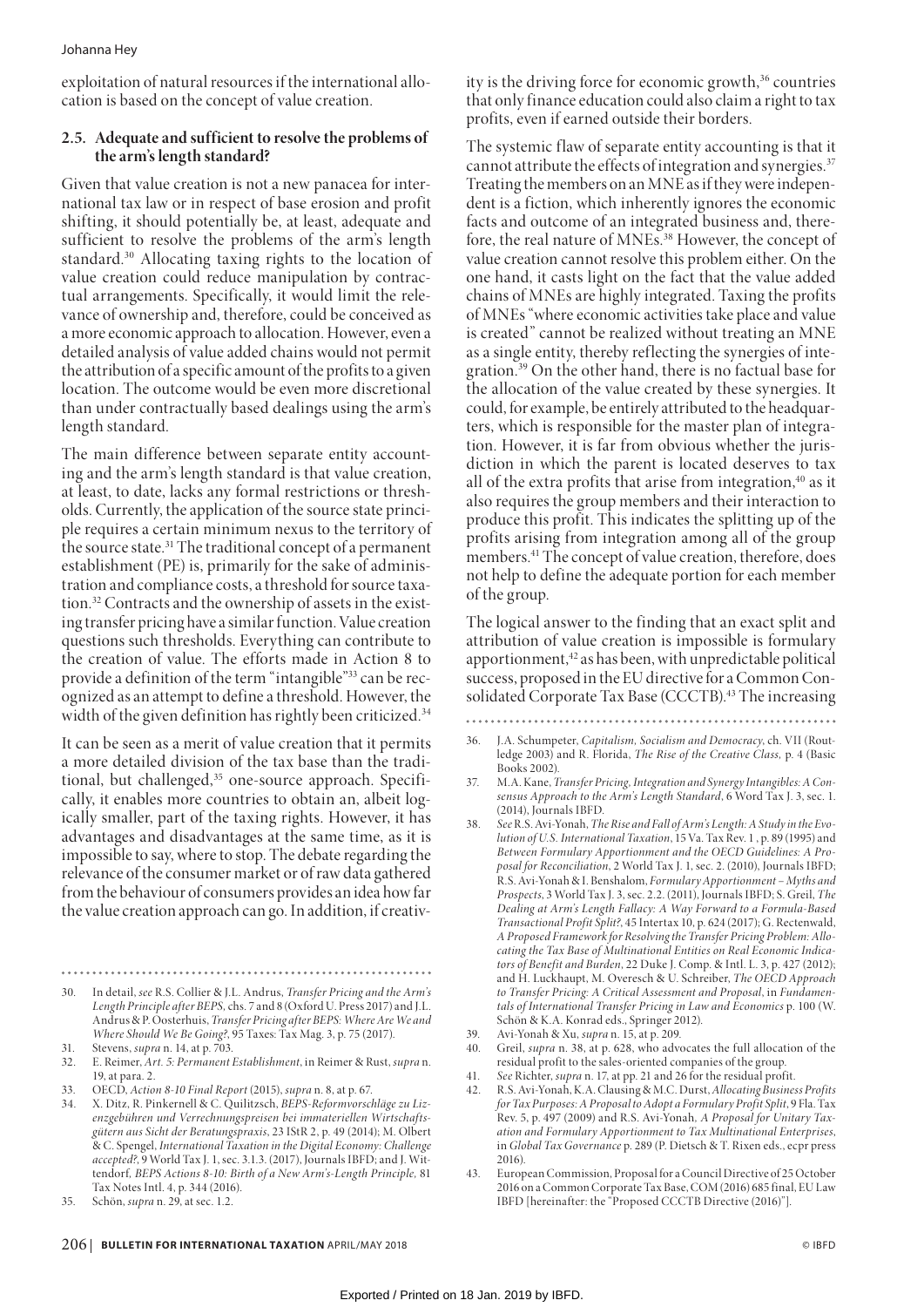importance of functions in the transfer pricing regulations44 also indicates this direction. However, the OECD decided not to endorse a conceptual shift to formulary apportionment,<sup>45</sup> in insisting that value creation only modifies the traditional contract-based transfer price system. Action 8-10 does not propose replacing transfer pricing and the arm's length standard with value creation, but aligning the outcomes.<sup>46</sup> And its function is of a corrective nature. It is apparently supposed to be a method for countering abusive constructions and not as an independent new standard.

The result is indecision with the OECD confronting the international tax community with two different concepts at the same time. The flaws of the existing transfer price methods, which are already known, may be further burdened with flaws of the concept of value creation, of which there is only currently a limited awareness. Such a combination would give better results only if the arm's length principle could be considered to be an indirect proxy for taxation where value is created,<sup>47</sup> which would sometimes have to be corrected by direct observation of the created value. However, at least historically, this has not been the purpose of the arm's length standard, which is intended to realize market neutrality between integrated and non-integrated businesses, but not necessarily in accordance with value creation.

The mixture of concepts is unlike to lead to a consistent result, the more so as Action 8-10 only focuses only on some aspects of transfer pricing and concentrates on intangibles, the contractual allocations of risks and over-capitalization. It is unclear as to how value creation affects other aspects of transfer pricing.

## **3. Procedural Solutions: The Need to Reduce Legal Uncertainty**

Traditional transfer pricing is far from perfect and does not give rise to predictable results. However, transfer pricing rules have been established for a long period of time48 and case-based experience helps to resolve controversies. All of this is lacking with regard to the concept of value creation. Value creation also deliberately departs from the stable lines of the contractual basis in respect of transfer pricing. This results in more interactive bargaining and negotiation between MNEs and tax authorities. If value creation permits more jurisdictions to participate in the tax base, this necessarily reduces the part of the tax base available to each participant and increases the risk of

44. *See* OECD, *Action 8-10 Final Report* (2015), *supra* n. 8, at para. 6.34 regarding development, enhancement, maintenance, protection, and exploitation (DEMPE functions).

double taxation. The mixture of concepts, therefore, adds to insecurity.<sup>49</sup>

Standardized reporting of value added chains as envisaged in country-by-country (CbC) reporting as proposed in Action 13 could reduce double taxation due to different information regarding the facts of a case.<sup>50</sup> However, the greater risk of double taxation rather arises as a result of the different evaluation of these facts.<sup>51</sup>

If the uncertainty is not purposely used to reduce the profit shifting activities of MNEs, there is a need for procedures to provide taxpayers with guidance or, at least, to resolve disputes and avoid the subsequent double taxation. In the long run, the international tax community will probably develop a set of rules to produce predictable results, even under a value creation standard. However, in the meantime, procedures are likely to become all important. If the underlying substantive law is unclear and inconsistent, taxpayers should be able to depend on procedures and, at least, being aware of inconsistent results in advance, as well as on dispute resolution mechanisms, as set out in Action 14.52

Morse (2018) has proposed a "value creation dispute resolution forum"53 as a procedure to determine and clarify the meaning of value creation. The establishment of such a forum, to which all countries that are somehow involved according to broad standing rules have access, is consistent with the multilateral nature of integrated value added chains and the necessarily holistic view on the whole business. Such a forum could be conceptualized as a clearing system, especially if it applied to a fixed tax base determined by uniform rules, as Morse (2018) suggests. Neither the arm's length nor the value creation principles provide guidance as to how to allocate the residual profit of integration. Instead of a formulary apportionment with pre-set factors, an apportionment would be determined by free negotiation within the forum. Such an open negotiation procedure could prevent manipulation and factor shifting. However, the procedure would not provide better insight $54$  into the value creation standard, as an analysis

53. Morse, *supra* n. 18.

<sup>45.</sup> OECD, *Action Plan on Base Erosion and Profit Shifting* p. 14 (OECD 2013), International Organizations' Documentation IBFD. Given that the functional and neutrality effects of formulary apportionment are not, to date, well understood (*see*, for example, J.R. Hines, *Income Misattribution under Formula Apportionment,* 54 Eur. Econ. Rev. 1, p. 108 (2009), this would appear to be a wise decision.

<sup>46.</sup> OECD, *Action 8-10 Final Report* (2015), *supra* n. 8, at p. 9.

<sup>47.</sup> P. Hofmann & N. Riedel, *Transfer Pricing Laws for Developing Countries*, 72 Bull. Intl. Tax. 4-5 (2018), Journals IBFD.

<sup>48.</sup> Greil, *supra* n. 38, at p. 629.

<sup>49.</sup> Greil, *supra* n. 38, at p. 625; M. Herzfeld, *Will the OECD's Pragmatic* 

*Fudge Save Transfer Pricing*, 83 Tax Notes Intl. 5, p. 360 (2016); and Ditz, Pinkernell & Quilitzsch, *supra* n. 34, at p. 50.

<sup>50.</sup> OECD, *Action 13 Final Report 2015 – Transfer Pricing Documentation and Country-by-Country Reporting* (OECD 2015), International Organizations' Documentation IBFD.

<sup>51.</sup> H.J. Ault, *Some Ref lections on the OECD and the Sources of International Tax Principles*, 70 Tax Notes Intl. 12, p. 1200 (2013) and M.A. Grau Ruiz, *Country-by-Country Reporting: The Primary Concerns Raised by a Dynamic Approach*, 68 Bull. Intl. Taxn. 10, sec. 3.2.3.1. (2014), Journals IBFD.

<sup>52.</sup> OECD, *Action 14 Final Report 2015 – Making Dispute Resolution Mechanisms More Effective* (OECD 2015), International Organizations' Documentation IBFD.

<sup>54.</sup> Consequently, making this process open to the public would not provide guidance in other cases. In addition, in such a forum procedure, details of the value added chains of MNEs could not discussed in public so as not to reveal sensitive information on the business model of the MNEs in question. The purpose of the transparency of the procedure would be either control or participation. As public participation would contribute little to the result of such a forum procedure, it would not outweigh the significant disadvantage of potentially revealing business secrets, especially if the negotiating process, and not only its result, were to be made available to the public.